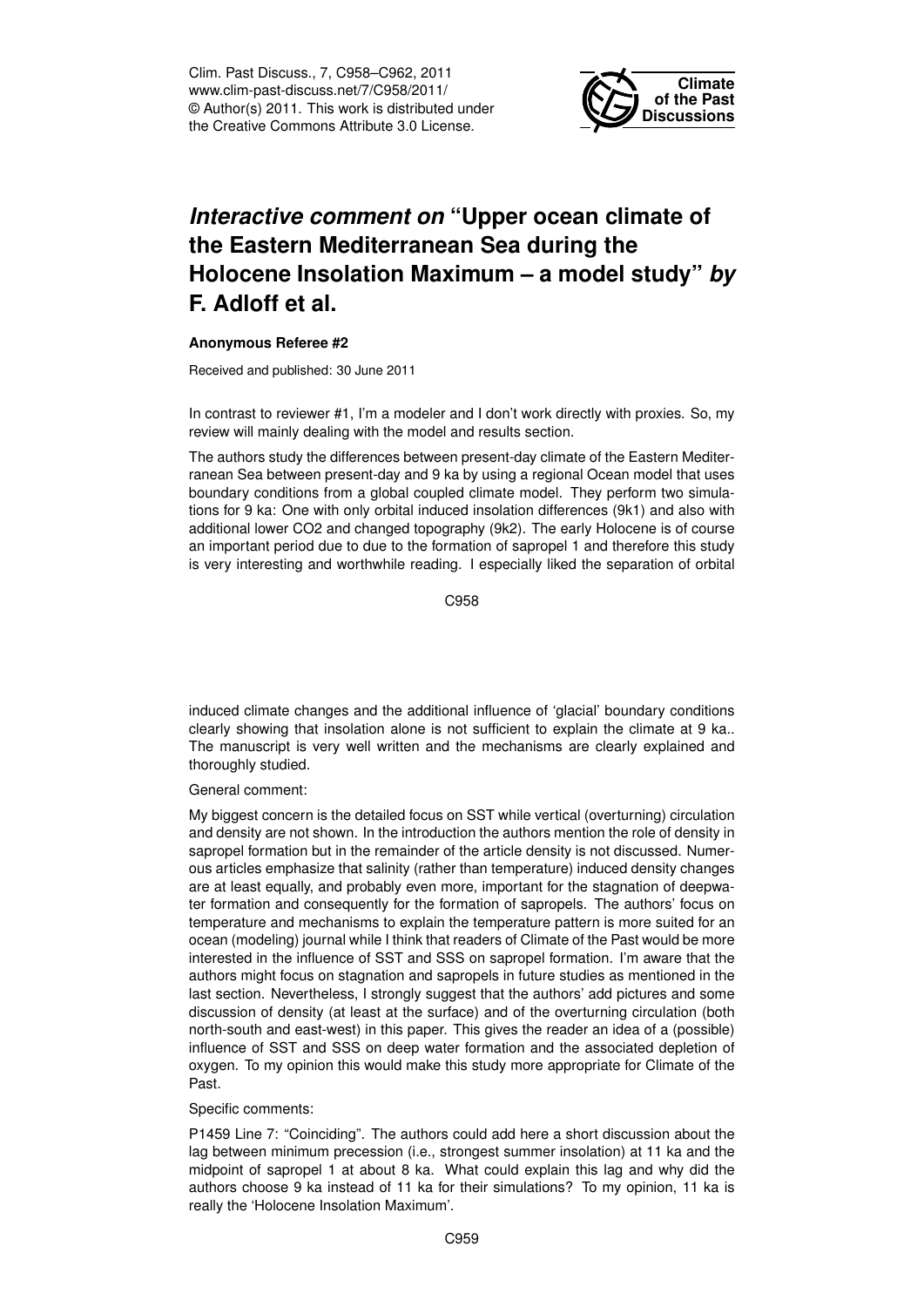P1461 Line 2/3. Here a short summary of the physics in the model would be welcome. Only a reference to Marsland et al. is not sufficient.

P1462 Line 15: year 1950 is not pre-industrial. Shouldn't that be 1850? Or do the authors assume that insolation in 1950 is similar to 1850?

P1463 Lines 3-17: I don't fully understand the role of the NCEP reanalysis. Do you also use NCEP for the downscaling at 9 ka? If so, how can NCEP be suited for that? If not, how do you downscale for 9 ka? This should be more explained.

P1466 First the authors discuss winter (lines 7-12), after that the discuss summer (lines 12-18) and finally they return to winter (lines 18-24). It would be clearer if the third part would be added to the first part (so, first winter and then summer).

P1467 Lines 6-9. I don't understand why smoothing could explain the discrepancy. This needs more explanation.

P1469 Lines 9-10: Why do cyclones propagate more southerly during increased seasonal cycle?

P1469 Lines 10-11: I don't see why the intensified North African monsoon causes more precipitation over the Mediterranean Sea. I'm sure that the extent of the African monsoon at 9 ka is not that large that the Mediterranean is directly influenced by monsoonal precipitation. Is it an indirect effect or just an error?

P1470 Lines 5-6 The river Nile overcompensates the missing water from the Black Sea. I don't see that. If it overcompensates you should see changed in the freshwater budget, don't you mean 'compensate'? Furthermore, as you mention in the introduction, it is not clear whether there was some in input from the Black Sea at 9 ka. If the fresh water budget with the missing Black Sea does not show large changes in the fresh water budget, the role of the Black Sea could be crucial. In a ideal scenario, you should run a 9 ka simulation with input from the Black Sea. However, I realize this might take a lot of (computer)time. In any case, you could at least discuss this matter in the discussion

C960

sector (which is to my opinion section 4, but this section is not called discussion). If you would include the Black Sea at 9k, what could happen with the freshwater budget and SSS?

Section 4.3.2. As already said, although the explanation is very clear, this section is very detailed and maybe of less interest for the readers of Climate of the Past. I suggest that the authors shorten this section and also remove some figures (suggestion: remove figures 14, 15 and 17 and discussion about the difference 'wind stress' and 'wind speed' and strongly shorten the discussion about the role of the atmospheric heating).

Section 4.3.2, Figures 16i and 16m: There is still a insolation induced warming in the far north in JAS while for the 'open basin' the winter cooling dominates. Why is there no winter signal in the far north?

Typographical comments:

P1467 Line 25: Add "is" between 'models' and 'only'.

P1472 Line 9: I don't exactly know to what "This" refers to.

P1476 Line 5: Add "looking the effect" is not right.

Figures

Figures 1 and/or 2: For the readers convenience the authors could add some labels at the locations of the seas they mention (e.g., Marmaran, Levantice, Adriatic, Aegean and so on). This would be easier for readers that don't know the map of the Mediterranean Sea by heart.

Figure 5: There is a pronounced "warm anomaly" centered at 25N;30E in all diagrams. Why is that?

Figure 6: Differences in P-E between two runs are always hard to interpret. Maybe you could add 4 diagrams with annual mean anomalies of P and E.